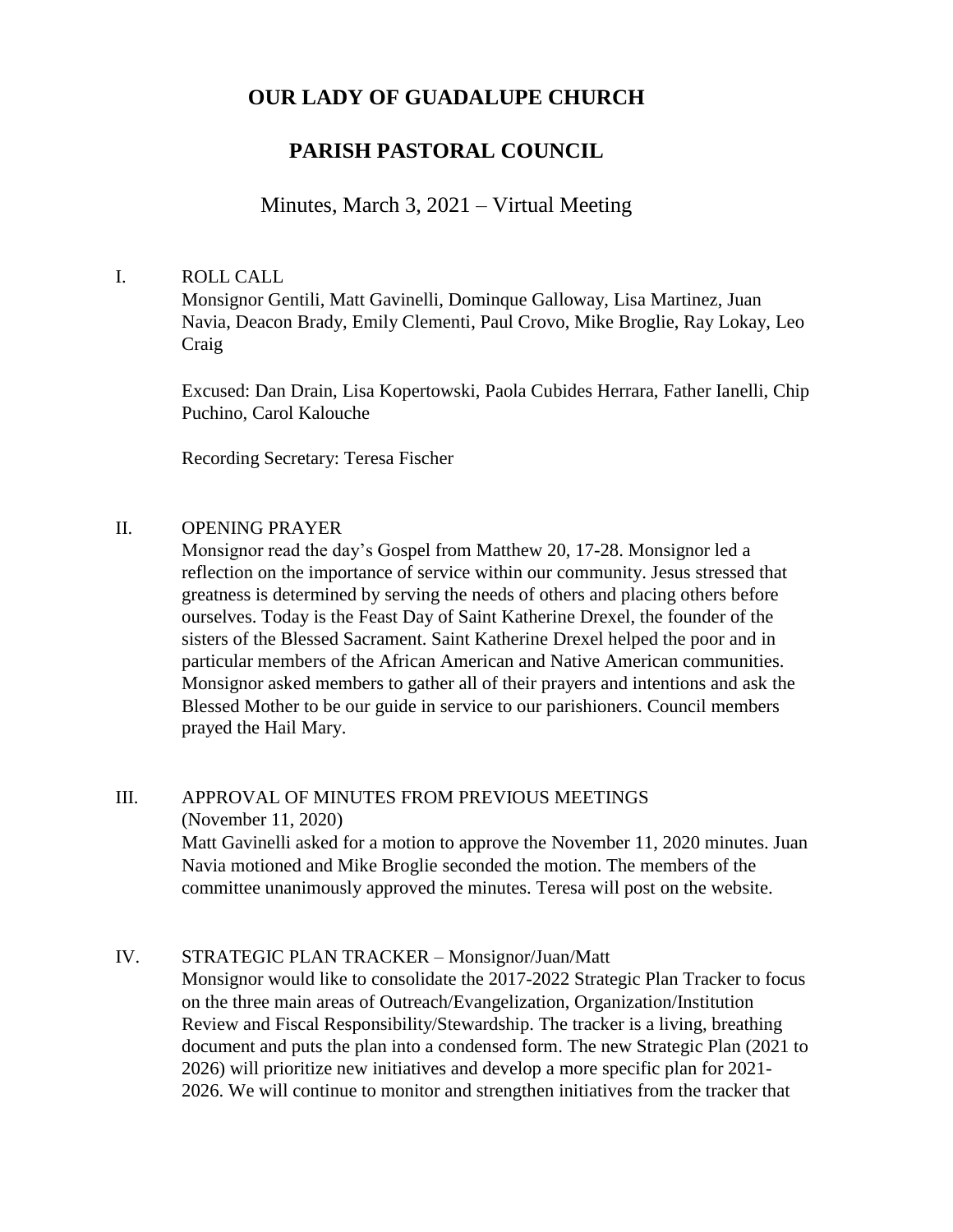have been already completed.

A few additions to the Strategic Plan Tracker are to formulate a technology team to utilize the technology in which we have invested and continue the integration of Spanish-speaking parishioners.

The Parish Pastoral Council (PPC) and the Parish Financial Council (PFC) will officially discuss and sign off on the new Strategic Plan at the Combined Meeting of the Parish Councils in June 2021.

# V. FORMATION OF VOCATIONS COMMITTEE (Monsignor)

A Vocation Committee has been formed under the direction of Bob and Louise Silberg. The parish would like to promote vocations to the priesthood and religious life. In addition, the parish is planning to provide programs to help with family and marriage.

### VI. CELEBRATING GROWTH MINISTRY FAIR UPDATE The PPC discussed hosting another Ministry Fair after Easter. The committee will meet to develop a plan.

### VII. LIVESTREAM and SAFETY/SECURITY UPDATE

The livestream has been going very well, with minor glitches here and there, which we will continue to address and improve upon. The parish has been actively livestreaming Daily Mass, Sunday morning 8 a.m. Mass (multiple camera view) and funerals. In addition, we recently livestreamed and recorded the Stations of the Cross in both English and Spanish and have the TVs on the first floor of the PLC all set to view the livestream for overflow seating for Mass and special events.

### VIII. OTHER COMMITTEES/UPDATES AND NEW BUSINESS

Deacon Brady discussed Word on Fire, a new educational program with videos available on Flocknotes. The parish is currently utilizing a free trial through Easter. The hope is to reach people that are not coming to church. Dominique suggested the parish look into podcasts.

Council members discussed the possibility of distributing ashes after school on Ash Wednesday, which would be convenient for parents and children. At this time, OLG is planning to continue with its regular Mass and Ash Distribution schedule.

Monsignor suggested having the OLG Ambassadors or other greeters at every Mass and in particular the special liturgies.

With the assistance of the grant from the State of PA, the security committee was